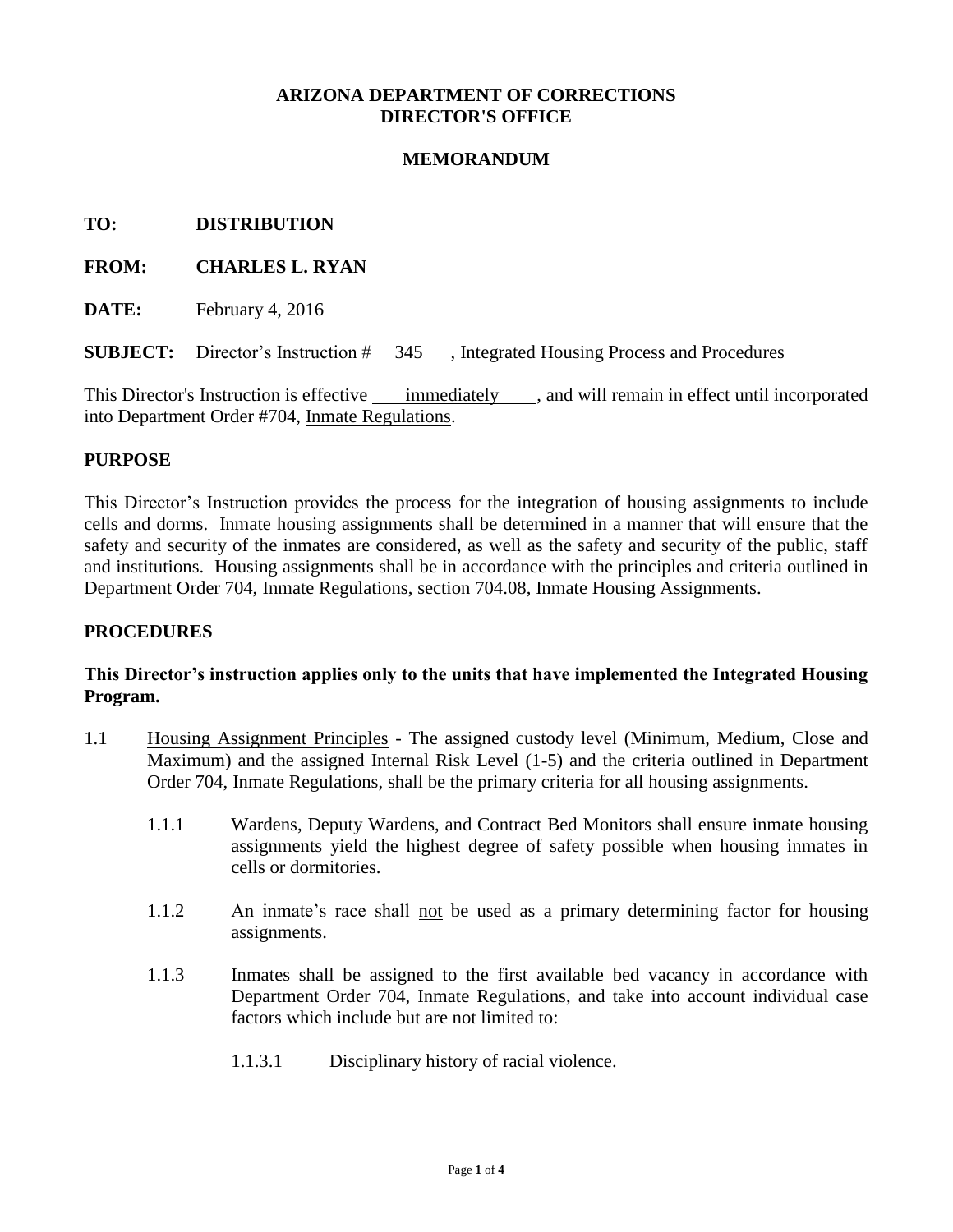- 1.1.3.2 History of being a victim or perpetrator of racial violence.
- 1.1.3.3 Security Threat Group (STG) or criminal street gang affiliation.
- 1.1.3.4 Current or prior convictions that were racially motivated.

### 1.2 Initial Assessment

- 1.2.1 Upon arrival to the Department's intake and reception centers, inmates shall be briefed on the integrated housing process and once transferred to a permanent unit, the CO III shall:
	- 1.2.1.1 Complete Integrated Housing Program Declaration, Form 704-2, by interviewing the inmate and researching the inmate record, as needed, to determine any applicable factors outlined in section 1.1.3.1 through 1.1.3.4 above.
	- 1.2.1.2 Determine the inmate's "Integrated Housing Code" based on the inmate interview and research of the inmate record:
		- 1.2.1.2.1 IRE (Inmate Racially Eligible) Can live with members of any race.
		- 1.2.1.2.2 IRP (Inmate Restricted Partially) May be considered ineligible to live with inmates of a particular race, but is able to live with the member of at least one different race.
		- 1.2.1.2.3 IRO (Inmate Restricted to Own) Can only live with member of the same race. This cannot be based solely on the inmate's declaration.
		- 1.2.1.2.4 IRT (Inmate Restricted Temporarily by Custody) Pending further review based on lack of documentation and/or inmate is required by policy to be single celled.
	- 1.2.1.3 Ensure the inmate signs and dates the form indicating inmate has been advised of consequences of declaring housing with own race only or refusing a subsequent housing assignment.
		- 1.2.1.3.1 If the inmate refuses to sign, the form shall be annotated and an additional staff must witness and sign the form.
	- 1.2.1.4 Enter the information from the form onto the appropriate AIMS screen to include justification of the selected integrated housing code.
	- 1.2.1.5 Place a copy of the form in the institutional file and master record file.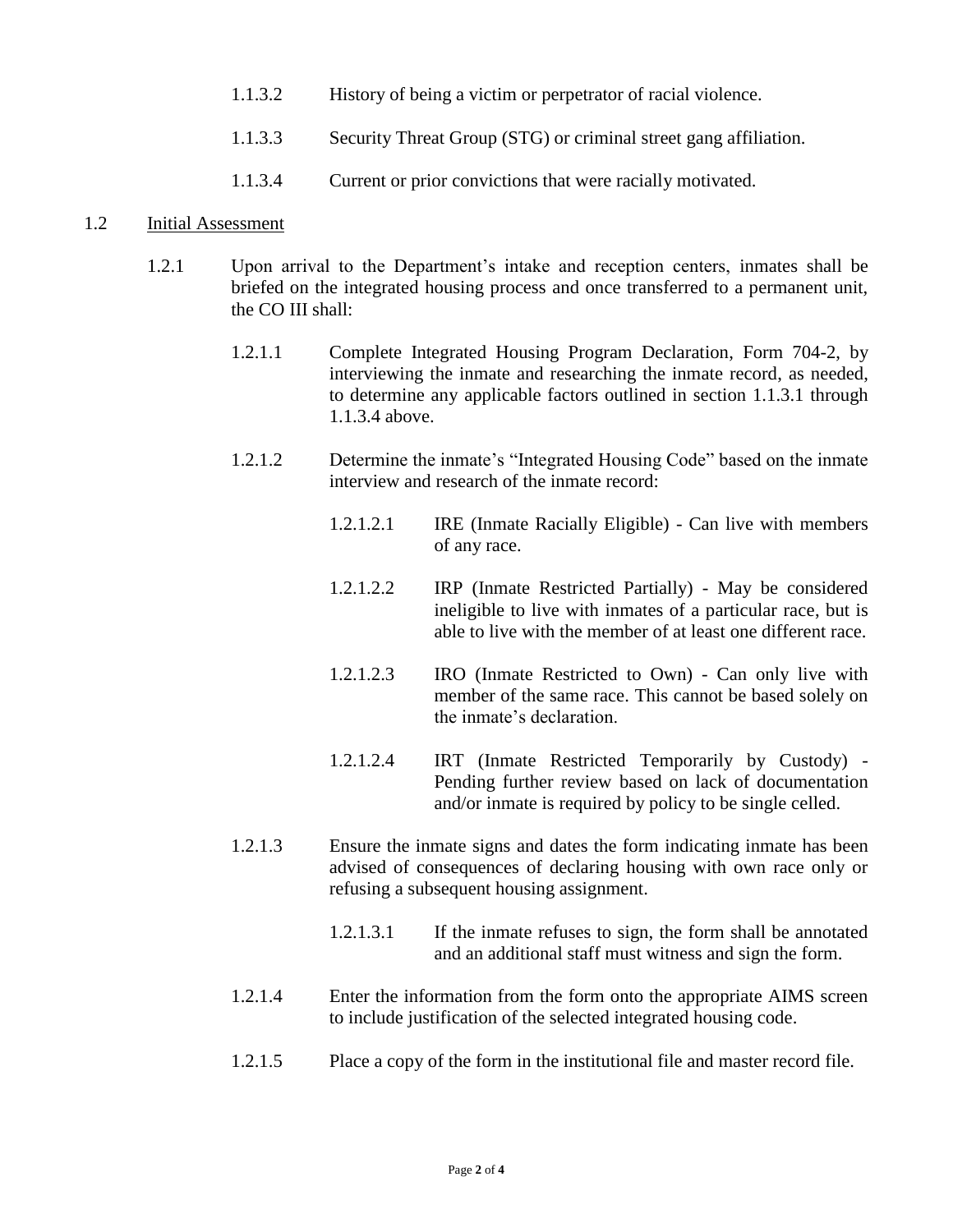- 1.2.2 For status population inmates (inmates who were already in ADC at the time of this implementation and who did not receive a briefing of the integrated housing process), each unit will provide briefings to the inmate population prior to the integrated housing implementation at their unit. Following those briefings, the COIIIs shall interview inmates at their unit within a specified timeframe in compliance with section 1.1.1 through 1.2.5 above.
- 1.3 Subsequent Assessment Inmates do not require a subsequent follow-up interview and updated Integrated Housing Program Declaration form, unless the inmate requests to change his status or there is a compelling reason to do so.
- 1.4 Housing Assignment Upon arrival to the receiving unit, the Accountability Officer shall:
	- 1.4.1 Review the appropriate AIMS screens housing screen DC71 screen and Integrated Housing Program Declaration form.
	- 1.4.2 Based on a review of the inmate's profile, DC71 review and the inmate's declaration on the form, assign the inmate to an appropriate bed assignment in accordance with this Director's Instruction and Department Order 704, Inmate Regulations.
		- 1.4.2.1 Update the DC71 screen.

## 1.5 Integrated Housing Program Declaration

- 1.5.1 Inmates who refuse to house with any other race and the department has determined that the inmate does not have a valid reason for this declaration shall be placed in the Earned Incentive Program Phase I and/or Step 1 (for those inmates housed in maximum custody) until such time the inmate revises his/her declaration.
- 1.5.2 This form will remain in effect during the inmate's entire incarceration, unless rescinded by the inmate in writing. The inmate does not need to be re-interviewed for each housing assignment.
	- 1.5.2.1 An inmate who refuses a bed housing assignment, regardless of the inmate's declaration, shall be placed in Phase I and/or Step I until such time they accept the housing assignment or an equivalent housing assignment.
- 1.5.3 If at any time during incarceration an inmate wishes to change their decision about housing with another race, they may notify their assigned CO III, in writing, for review of appropriate housing assignment.
	- 1.5.3.1 The CO III shall complete a new Integrated Housing Program Declaration form and update the appropriate AIMS screen.
- 1.5.4 Inmates who are identified as Refuse to House (RH) shall not be subject to disciplinary action or detention placement.